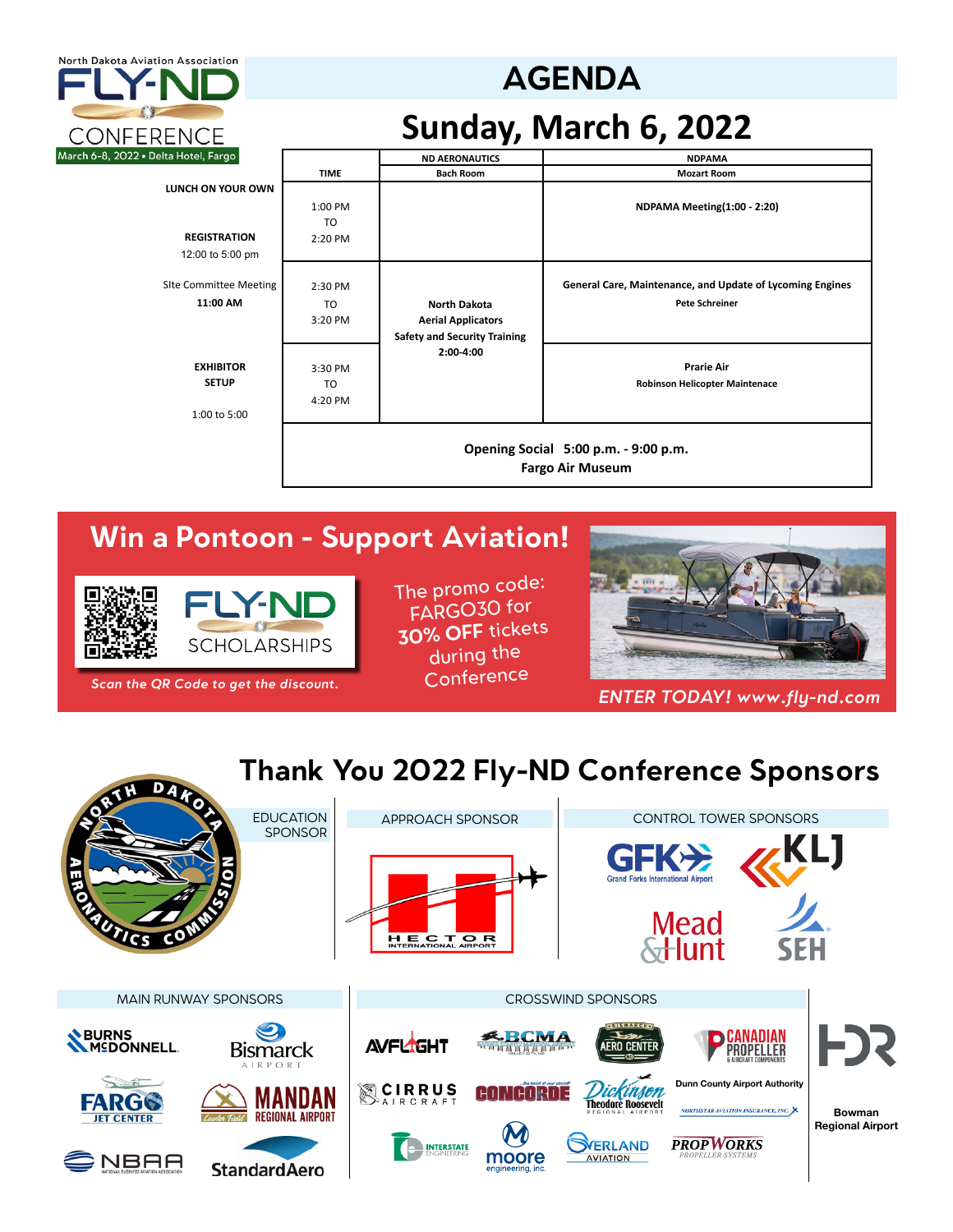

# **Monday, March 7, 2022**

| CONFERENCE                                                         |                                                                                                                                                                | <b>AAND</b>                                                                                                                 | <b>Pilots</b>                                                                                            | <b>NDPAMA</b>                                                                  |  |
|--------------------------------------------------------------------|----------------------------------------------------------------------------------------------------------------------------------------------------------------|-----------------------------------------------------------------------------------------------------------------------------|----------------------------------------------------------------------------------------------------------|--------------------------------------------------------------------------------|--|
| arch 6-8, 2022 • Delta Hotel, Fargo                                | <b>TIME</b>                                                                                                                                                    | <b>Bach Room</b>                                                                                                            | <b>Brahms Room</b>                                                                                       | <b>Mozart Room</b>                                                             |  |
|                                                                    | 7:00 AM                                                                                                                                                        |                                                                                                                             | <b>Breakfast - Crystal Ballroom</b>                                                                      |                                                                                |  |
|                                                                    | 8:30 AM                                                                                                                                                        | 7:30 AM Breakfast Speaker - Bob Kraus - UND                                                                                 |                                                                                                          |                                                                                |  |
|                                                                    |                                                                                                                                                                | 8:00 Start                                                                                                                  | 8:00 Start                                                                                               | 8:00 Start                                                                     |  |
|                                                                    | 8:00 AM<br>TO<br>8:50 AM                                                                                                                                       | Aviation in your local school<br><b>Crystal Ballroom</b>                                                                    |                                                                                                          | <b>APS Brakes</b><br>Ben McNamara<br>"Brake Systems"                           |  |
| <b>REGISTRATION</b><br>7:00 am to 4:30 pm                          | 9:00 AM<br>TO<br>9:50 AM                                                                                                                                       | Welcome<br><b>Ryan Riesinger, President</b><br>Bank of ND Infrastructure Loan<br>Kylie Merkel                               | <b>Aviation Workforce Development</b><br><b>UND Aerospace</b>                                            | Aerospace Welding Inc. (AWI)<br>Chares D Feld<br>"Muffler Systems"             |  |
| <b>EXHIBIT SETUP</b><br>8:00 am to 12:00                           | 10:00 AM<br>T <sub>O</sub><br>10:50 AM                                                                                                                         | <b>Hangar Funding</b><br><b>NDAC Staff</b>                                                                                  | <b>Pilot Mental Health</b><br>Beth Bjerke                                                                | <b>SureFly Electronic Ignition</b><br>Jason Hutchison<br>"Electronic Ignition" |  |
| <b>Exhibit Area Open</b><br>12 $pm$ to 3:30 $pm$<br>5pm to 9:00 pm | 11:00 AM<br>T <sub>O</sub><br>11:50 AM                                                                                                                         | Vantis: Visions for the Future of Aviation and North Dakota<br>Crystal Ballroom                                             |                                                                                                          | Fargo FSDO (FAA)<br>Vance Emerson<br>"FAA Automation Updates"                  |  |
|                                                                    |                                                                                                                                                                | LUNCH SERVED IN Crystal Ballroom - 12:00 - 1:30 PM<br>North Dakota Aviation Industry Luncheon with the Exhibitors & Vendors |                                                                                                          |                                                                                |  |
|                                                                    | 1:30 PM<br>TO<br>2:20 PM                                                                                                                                       | <b>ND Aeronautics Update</b><br><b>NDAC Staff</b>                                                                           | <b>Recreational Pilots Association</b><br><b>Brian Rau</b><br>Seaplane Pilots Association<br>Jeff Faught | Fargo FSDO (FAA)<br>Vance Emerson<br>"Aircraft MX Records"                     |  |
|                                                                    | 2:30 PM<br><b>TO</b><br>3:20 PM                                                                                                                                | Design Standards Update<br>Mead & Hunt                                                                                      | <b>Swift Fuels - Chris D'Acosta</b><br><b>Crystal Ballroom</b>                                           |                                                                                |  |
|                                                                    | 3:30 PM<br>TO<br>4:20 PM                                                                                                                                       | <b>FAA ADO Update</b>                                                                                                       | <b>ATC</b><br>Jon Hoffman                                                                                | Fargo FSDO (FAA)<br><b>Brent Allen</b><br>"SMS GA Outreach"                    |  |
|                                                                    | 4:30 PM<br>to<br>5:00 PM                                                                                                                                       | <b>Region Airports</b><br>Manager Minn-Dak ADO                                                                              |                                                                                                          |                                                                                |  |
|                                                                    | <b>North Dakota Aviation Association</b><br>Exhibitors Night - Crystal Ballroom - 5:00 pm to 9:00 pm<br>Exhibit Hall - Open to the Public - 7:30 pm to 9:00 pm |                                                                                                                             |                                                                                                          |                                                                                |  |